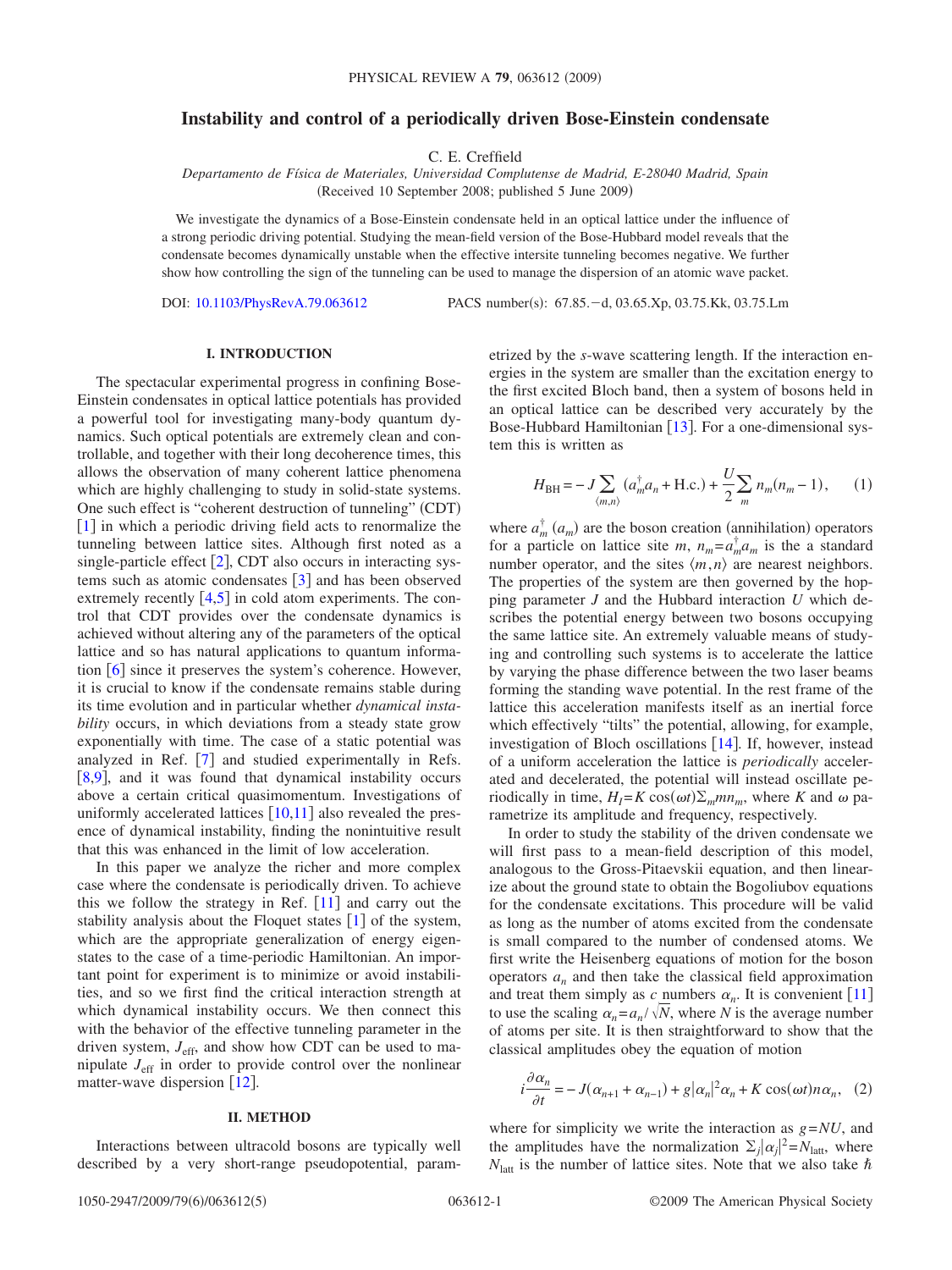= 1 and will measure all energies in units of *J*.

To simplify the analysis we use periodic boundary conditions. In the limit of large lattice sizes, however, the choice of boundary conditions does not affect the underlying physics, and we will later use Dirichlet boundary conditions to simulate the time evolution of the condensate. In the absence of interactions, the eigenstates of the system will simply be plane waves  $\alpha_n = \exp[inp]$ , where *p* is the wave's (quantized) momentum. With this in mind, we take as a trial solution  $\alpha_n^0 = \exp[i(n\phi + \theta)]$ , where  $\phi$  and  $\theta$  are functions to be determined. Substituting this solution in Eq.  $(2)$  $(2)$  $(2)$  yields the results

$$
\phi(t) = p - \frac{K}{\omega} \sin \omega t, \qquad (3)
$$

$$
\theta(t) = 2J[\cos(p)S(t) - \sin(p)C(t)] - gt,\tag{4}
$$

<span id="page-1-0"></span>where the functions  $S(t)/C(t)$  are defined in terms of Bessel functions as

$$
C(t) = \sum_{m=-\infty}^{\infty} \frac{\cos m\omega t - 1}{m\omega} \mathcal{J}_m(K/\omega),
$$
 (5)

$$
S(t) = \sum_{m=-\infty}^{\infty} \frac{\sin m\omega t}{m\omega} \mathcal{J}_m(K/\omega).
$$
 (6)

Note that in Eq.  $(3)$  $(3)$  $(3)$ ,  $p$  is a constant of integration whose value is set by the requirement that in the absence of driving we recover standard plane waves as the eigenstates of the system.

Since the Hamiltonian of the system is periodic in time, the Floquet theorem dictates that the solutions of the timedependent Schrödinger equation can be written in the form  $exp[-i\epsilon t] \psi(t)$ , where  $\epsilon$  is termed the quasienergy and  $\psi(t)$  is a *T*-periodic function called the Floquet state. To obtain the quasienergies we thus simply have to extract the terms from the solution which are not *T* periodic, giving the result

$$
\epsilon(p) = -2 \cos(p) J \mathcal{J}_0(K/\omega) + g. \tag{7}
$$

<span id="page-1-3"></span>In the absence of the driving, the quasienergies thus form a normal single-particle band structure, the interaction *g* acting merely to shift the entire spectrum. The driving then acts to renormalize the width of the spectrum by the Bessel function  $\mathcal{J}_0$ , as was previously observed in a theoretical analysis [[15](#page-4-14)] of semiconductor superlattice systems. In Fig.  $1(a)$  $1(a)$  we show numerical results for the quasienergies of an eight-site system, obtained directly from the time evolution of the system, which beautifully corroborate the expected behavior. In particular, when the Bessel function becomes zero, the spectrum collapses to a point and the system will manifest CDT.

In order to analyze the dynamical stability of the ground state ( $p=0$ ), we now introduce a perturbation  $\alpha_n(t)$  $= \alpha_n^0(t) (1 + u(t) \exp[iqn] + v^*(t) \exp[-iqn]),$  where *q* is the momentum of the excitation relative to the condensate. We then linearize Eq.  $(2)$  $(2)$  $(2)$  about this solution to obtain the Bogoliubov–de Gennes equations for  $u(t)$  and  $v(t)$ ,

<span id="page-1-1"></span>

FIG. 1. (Color online) (a) Numerical results for the quasienergy spectrum of the driven mean-field Bose-Hubbard model for an eight-site system with  $\omega = 16$ . The width of the spectrum is modulated by the Bessel function  $\mathcal{J}_0(K/\omega)$  and displaced by the interaction energy  $g=0.5$ , in full agreement with the analytical solution [Eq.  $(7)$  $(7)$  $(7)$ ]. (b) Plot of the critical interaction,  $g_c$ , at which the system becomes dynamically unstable when prepared in the  $p=0$  state. The driving frequencies are  $\omega = 4$  (solid black line) and  $\omega = 8$  (dotteddashed blue line). The critical interaction diverges at  $K/\omega = 0$  and peaks at the Bessel function zeros (vertical dashed lines). When  $J_{\text{eff}}$ is negative  $g_c$  becomes zero, indicating that dynamical instability occurs for any positive value of *g*.

$$
i\frac{d}{dt}\binom{u(t)}{v(t)} = \mathcal{L}(q,t)\binom{u(t)}{v(t)},\tag{8}
$$

<span id="page-1-2"></span>where the elements of the matrix  $\mathcal{L}(q,t)$  are given by

$$
\mathcal{L}_{11}(q,t) = 4J \sin(q/2)\sin(q/2 - K/\omega \sin \omega t) + g,
$$
  

$$
\mathcal{L}_{12}(q,t) = g = -\mathcal{L}_{21}(q,t),
$$

 $\mathcal{L}_{22}(q,t) = -4J \sin(q/2)\sin(q/2) + K/\omega \sin(\omega t) - g$ .

We can note that, similarly to the Hamiltonian, the operator  $\mathcal{L}(q,t)$  is *T* periodic. Consequently we can also apply the Floquet theorem to describe the time evolution of the quasiparticle excitation  $(u, v)$ . To find the corresponding Floquet states, we numerically evolve Eq.  $(8)$  $(8)$  $(8)$  over one period of driving, using the  $2 \times 2$  identity matrix as the initial state. The result of this procedure is the single-period propagator *U*. The eigenstates of *U* are then the excitation Floquet states, while its eigenvalues are related to the excitation quasienergies via  $\lambda_i = \exp[-iT\epsilon_i]$ .

The condition of dynamical stability can now be recast [[16](#page-4-15)] in terms of the eigenvalues of  $\mathcal{L}(q,t)$ , in analogy with the use of Lyapunov exponents in classical mechanics. Instability is signaled by the quasienergies acquiring an imaginary component, corresponding to the exponential growth or decay of excitations. This in turn is revealed by the behavior of  $|\lambda_i|$ ; if this is equal to 1 then the solution is stable, but if it exceeds 1 then instability occurs. The symmetries of *U*, combined with the normalization condition obeyed by the quasiparticle excitation,  $|u|^2 - |v|^2 = 1$ , allow the characteristic equation to be written in the particularly simple form  $[11]$  $[11]$  $[11]$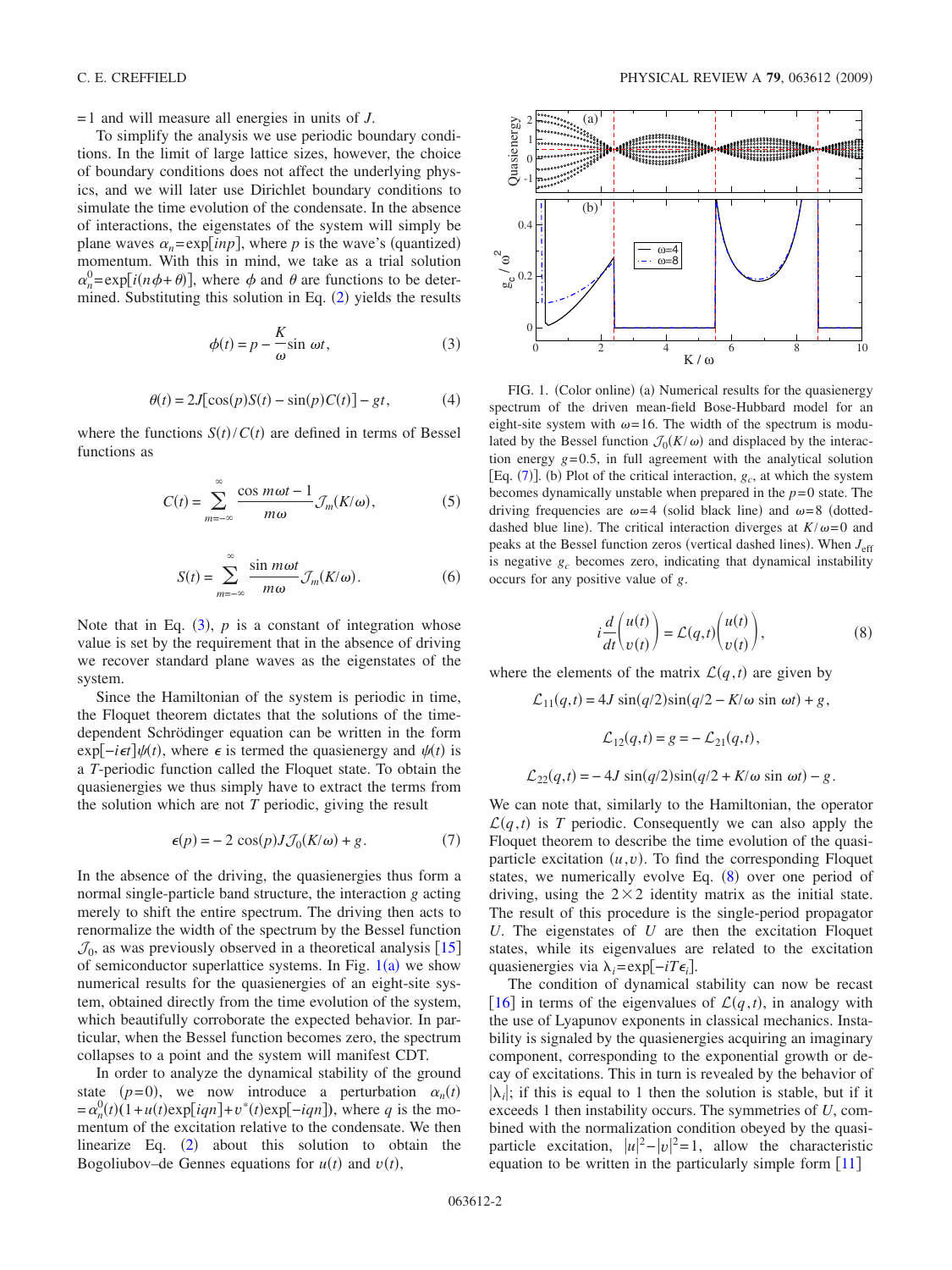INSTABILITY AND CONTROL OF A PERIODICALLY ... PHYSICAL REVIEW A **79**, 063612 (2009)

$$
\lambda_{\pm} = \text{Re}[U_{11}] \pm \sqrt{\text{Re}[U_{11}]^2 - 1}.
$$
 (9)

From this expression it is clear that the stability of the excitation can be established by simply evaluating  $Re[U_{11}]$ . If this quantity is less than 1, then  $|\lambda_{\pm}|=1$  and the solution is stable. Conversely, finding  $\text{Re}[U_{11}] > 1$  indicates instability. This suggests a simple scheme to map out the stability zones of the driven system. For a given choice of  $K$  and  $\omega$  we select a value of *g* and scan over the range of *q*. If  $\text{Re}[U_{11}] \leq 1$  for all values of *q* we can declare that the system is stable for these parameters and that to induce instability we need to increase *g* to a higher value. In this way a standard bisection scheme can be used to locate the instability boundary,  $g_c$ .

# **III. RESULTS**

We show the results of this procedure for two driving frequencies in Fig. [1](#page-1-1)(b). We can first observe that for  $K/\omega$ =0 it is possible to directly diagonalize  $\mathcal{L}(q)$  to obtain the result  $\epsilon_{\pm} = \pm 2\sqrt{2}\sin(q/2)\sqrt{2J^2 \sin^2(q/2) + Jg}$ . As expected, this duplicates the familiar result for the Bogoliubov excitations of an undriven stationary condensate  $\lceil 17 \rceil$  $\lceil 17 \rceil$  $\lceil 17 \rceil$ . It is also clear from this expression that dynamical instability will not occur if the interaction is repulsive since the eigenfrequencies will not become complex unless the product  $(Jg) < 0$ . Accordingly, as  $K/\omega \rightarrow 0$  we can see from Fig. 1([b](#page-1-1)) that the value of  $g_c$  diverges. On increasing  $K/\omega$ , the value of  $g_c$  then rapidly drops, passing through a broad local minimum before again peaking as  $K/\omega$  approaches 2.4048—the first zero of  $\mathcal{J}_0$ . This corresponds to the onset of CDT; as the effective tunneling is reduced, the dynamics of the condensate is suppressed, and stability is regained.

Passing through the zero of  $\mathcal{J}_0$ , we can see that dynamical stability is then abruptly lost. In this region the condensate becomes dynamically unstable for *any* positive value of the interaction. We can obtain some insight into this effect from Eq. ([7](#page-1-3)) by defining the effective tunneling,  $J_{\text{eff}}=J\mathcal{J}_0(K/\omega)$ . When  $K/\omega$  is increased from 2.4048, the Bessel function changes sign and *J*eff becomes negative. Accordingly, if we view the driving field as acting simply to renormalize the tunneling, the product  $(J_{\text{eff}}g)$  now becomes negative and dynamical instability can indeed occur. A similar effect would occur in an undriven system if *g* were made negative (for example, by using a Feshbach resonance), for which the condensate would become attractive and thus unstable toward collapse. When  $J_{\text{eff}}$  becomes zero at  $K/\omega$ =5.52 we can see that  $g_c$  again peaks due to CDT. The same pattern of behavior then repeats. Figure  $1(b)$  $1(b)$  also shows that  $g_c$  scales quite accurately as  $g_c \sim \omega^2$ . Surprisingly, the zone of stability thus becomes wider at high driving frequencies although the acceleration of the lattice is much larger. A similar feature was seen in the analysis of an accelerated condensate  $[11]$  $[11]$  $[11]$ , which found an increasing propensity to dynamical instability in the limit of low acceleration.

It is interesting to compare these results with recent experiments  $[4]$  $[4]$  $[4]$ , which saw no evidence for dynamical instability. To do this it is first necessary to estimate the interaction parameter *g*. The experiment was performed in the

<span id="page-2-0"></span>

FIG. 2. (Color online) Critical interaction,  $g_c$ , for a system driven at frequencies of  $\omega = 4$  (solid black line) and  $\omega = 5$  (dotteddashed blue line). The Bessel function zeros are marked by the vertical dashed (red) lines. The labels  $p=0$  and  $p=\pi$  indicate the momentum of the Floquet state about which the instability analysis is made; when  $J_{\text{eff}}$  is positive we use  $p=0$ , but when the effective tunneling is negative the analysis is done for  $p = \pi$  (see text). For the higher driving frequency instability does not occur for  $g \le 1$ , in agreement with experimental results  $[4]$  $[4]$  $[4]$ .

mean-field regime and involved rather low values of interactions (with estimated Bose-Hubbard parameters of  $U/J$  $\approx$  0.1). The comparison is further complicated by the nonhomogeneous particle density produced by the trap potential. To proceed we first calculate the chemical potential for the system in the absence of the optical lattice by means of the Thomas-Fermi approximation, which will work well when the number of trapped atoms is large. For a sample of  $\sim 10^4$ atoms of  $^{87}$ Rb, this yields a value of  $\mu$ =300 Hz for the experimental trap parameters. The interaction energy can then be estimated [[18](#page-4-17)] as  $g=2\mu/7$ , giving the result *g*  $\simeq$  90 Hz. The experiment employed a number of different optical lattice depths, giving undriven tunneling rates ranging from *J*= 350 Hz down to *J*= 90 Hz for the deepest lattices. Consequently, as an order of magnitude estimate, we are most interested in interaction strengths within the range  $0.1 \leq g/J \leq 1.$ 

We show the stability boundaries obtained for two driving frequencies in Fig. [2.](#page-2-0) Let us first concentrate on the region  $0 \le \omega \le 2.4048$  where  $J_{\text{eff}}$  is positive. We can see that for the lower driving frequency,  $\omega = 4$ , dynamical instability can occur even for very weak interactions ( $g \approx 0.15$ ) if the driving strength is tuned to a value of  $K/\omega = 0.40$ . However, merely increasing the driving frequency to  $\omega = 5$  raises the value of the critical interaction strength to  $g_c = 1.2$ , clearly demonstrating how higher driving frequencies render the system more robust against instability. This exceeds the maximum interaction strength present in the experiment and so indicates that for frequencies of  $\omega \ge 5$  no dynamical instability effects should arise. As the experiment typically used driving frequencies on the order of a few kilohertz, corresponding to  $\omega$  ~ 10*J*, our analysis corroborates the experimental finding of the absence of dynamical instability.

When  $K/\omega$  is increased beyond the first zero of the Bessel function  $(K/\omega=2.4048)$ ,  $J_{\text{eff}}$  becomes negative. Experimen-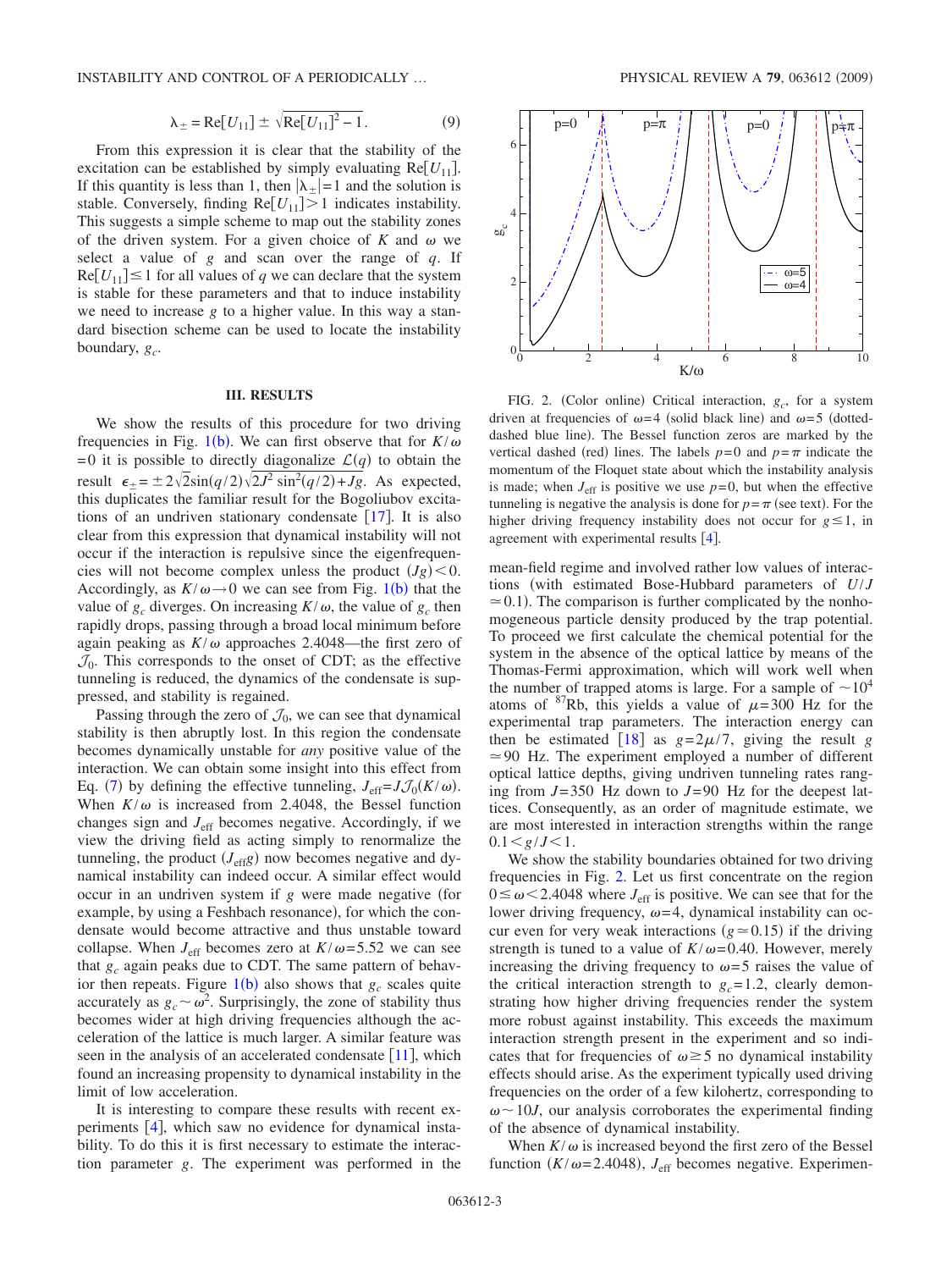<span id="page-3-0"></span>

FIG. 3. Color online- Dynamics of a condensate in a parabolic trap. Time is measured in units of the inverse tunneling *J*−1. At *t*= 0 the trap is shifted by 25 lattice spacings to induce the condensate into motion. System parameters are  $g=0.1$  and  $\omega=4$ . (a) In the absence of driving, the condensate sloshes periodically from side to side of the trap with a well-defined frequency. (b) For  $K/\omega=2$ ,  $J_{\text{eff}}$  is reduced in amplitude, and so the frequency of the oscillation is correspondingly reduced. (c) For  $K/\omega = 2.40$ , the tunneling is completely suppressed since  $J_{\text{eff}} \approx 0$ , and the time evolution of the condensate is thus frozen. (d) For  $K/\omega = 3$ ,  $J_{\text{eff}}$  becomes negative. The trap potential thus appears inverted to the condensate, which is rapidly expelled from the center.

tally it is seen that this causes the momentum distribution function to undergo a discrete shift, with the peaks now appearing at  $p = \pm \pi$  instead of at  $p=0$ . This occurs [[19](#page-4-18)] because the tunneling, as well as being renormalized in amplitude, acquires a phase factor of  $\exp[i\pi]$ . Consequently, as the initial state of the system is no longer of zero momentum, it is necessary to repeat the dynamical instability analysis around the Floquet state with  $p = \pi$  to analyze the experimental results in this regime. This can be straightforwardly achieved by making the substitution  $J \rightarrow -J$  in Eq. ([8](#page-1-2)). From Fig. [2](#page-2-0) we can clearly see that after peaking at  $K/\omega = 2.4048$ , the value of  $g_c$  then rapidly drops again, passing through a local minimum, before again peaking at the next zero of the Bessel function at  $K/\omega$ = 5.52. This pattern of behavior then repeats, with sharp spikes in stability centered on the zeros of  $\mathcal{J}_0$  where  $J_{\text{eff}}$  vanishes, corresponding to CDT quenching the dynamics of the system.

We have so far considered an ideal flat optical lattice potential. In experiment, however, an additional harmonic trap potential is usually present which can substantially modify the dynamics of the system. To investigate this, we now apply an additional quadratic potential  $V=kr_i^2$ , where  $r_i$  is measured from the center of the system. We initialize the system in the ground state of the mean-field Hamiltonian  $(2)$  $(2)$  $(2)$  in the presence of the trap and then displace the trapping potential by a distance of 25 lattice spacings, thereby exciting the condensate into motion.

In Fig.  $3(a)$  $3(a)$ , we show the evolution of the condensate, in the absence of the periodic driving, in a shallow trap with a curvature of  $k = 0.000$  01. The condensate makes a periodic oscillation of constant amplitude, very similar to the center of mass motion  $\begin{bmatrix} 8 \end{bmatrix}$  $\begin{bmatrix} 8 \end{bmatrix}$  $\begin{bmatrix} 8 \end{bmatrix}$  observed in experiment. The period of oscillation is governed by the intersite tunneling or, equivalently, by the condensate's effective mass  $(m^* \propto J_{\text{eff}}^{-1})$ . In Fig. [3](#page-3-0)(b) the system is subjected to a driving with  $K/\omega = 2$ . Clearly the oscillation period has increased, corresponding to the expected reduction in the tunneling by  $\mathcal{J}_0$ , which can alternatively be interpreted as an enhancement of the effective mass. Increasing  $K/\omega$  further to the first zero of  $\mathcal{J}_0$ produces CDT, and so the system remains frozen in its initial state [Fig.  $3(c)$  $3(c)$ ]. In this case the effective mass has become infinite.

A further increase in  $K/\omega$  means that the Bessel function changes sign, and thus *J*eff becomes *negative*. We have seen already that this sign change has a significant effect on the dynamical stability of the ground state, and as we show in Fig.  $3(d)$  $3(d)$  it has an equally dramatic effect on the dynamics of the condensate. Instead of oscillating, the condensate now rapidly accelerates away from the center of the trap. The reason for this becomes evident when we examine the terms of the Hamiltonian. Making  $J<sub>eff</sub>$  negative is clearly equivalent to time-reversed evolution with a positive tunneling, but with reversed signs for the trapping potential and nonlinearity *g*. Thus when  $J<sub>eff</sub>$  changes sign, the condensate behaves as an *attractive* condensate in an *inverted* potential and so is quickly expelled from the center of the trap. It is interesting to note that the presence of the optical lattice imposes a fundamental spatial discretization on the system, and thus the wave packet's motion will in fact consist of a Bloch-type oscillation. As a consequence the wave packet will eventu